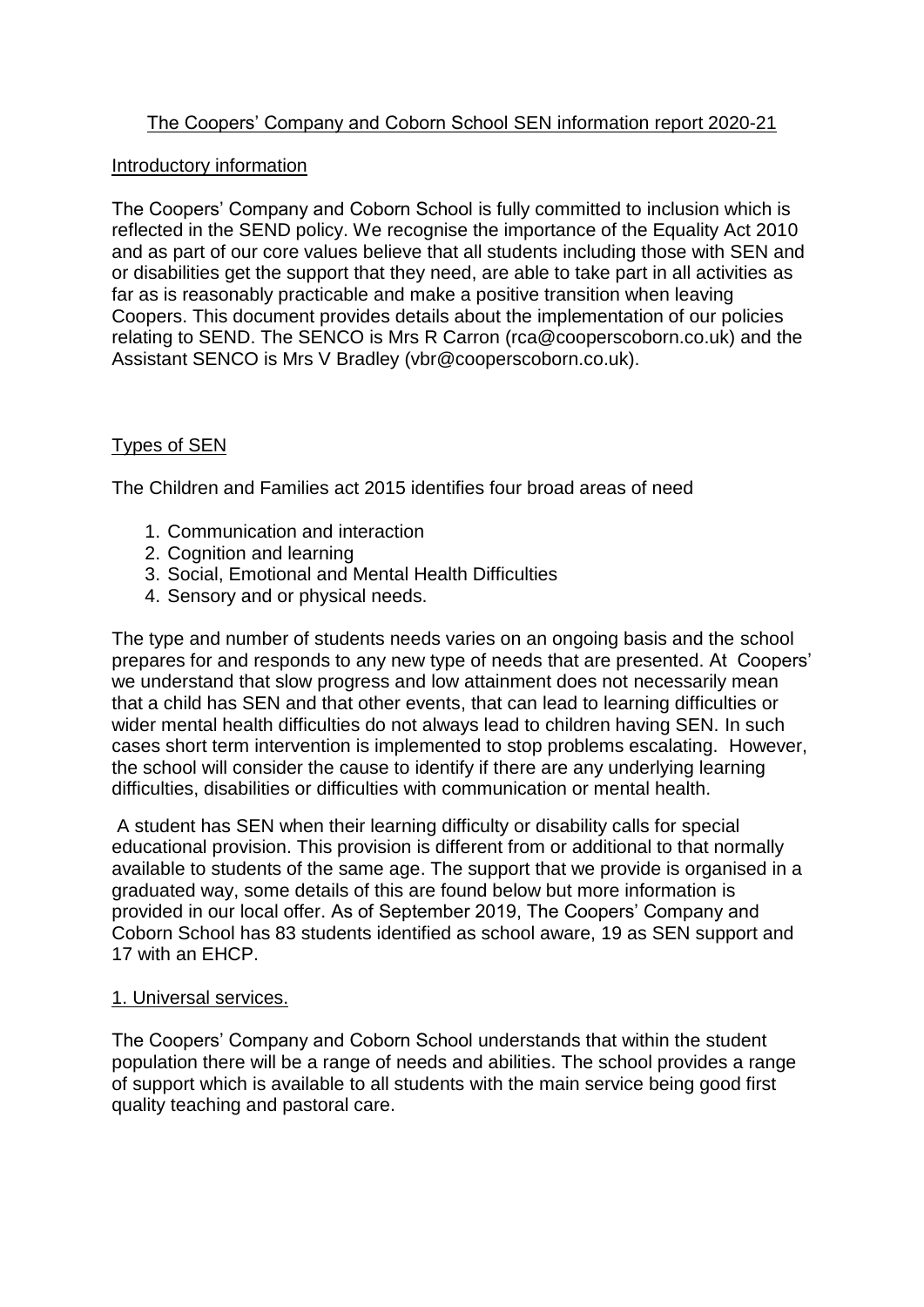## 2. School Aware

Some students may be making progress but may be identified as School aware. They may have information about them that staff need to be aware of, for example:

- Specific differentiated teaching strategies that will assist with learning (staff are given specific strategies for things such as ADD)
- Medical needs.

They may also have a higher level of intervention i.e. from the Pastoral Leader or short term access to some services.

## 3. SEN Support or Education Health Care Plans

These students will receive intervention that is additional from or different to that normally available to pupils of the same age.

They will have an Individual Education Plan which outlines the support and desired outcomes and will be reviewed periodically with the parents and students.

A more thorough detail of the schools Local offer can be found on the school website. To see Havering local offer please follow this link

[https://familyserviceshub.havering.gov.uk/kb5/havering/directory/localoffer.page?loc](https://familyserviceshub.havering.gov.uk/kb5/havering/directory/localoffer.page?localofferchannel=0) [alofferchannel=0](https://familyserviceshub.havering.gov.uk/kb5/havering/directory/localoffer.page?localofferchannel=0)

## **Identification**

The SENCO will be made aware of any SEND needs from KS2 and will attend Person Centred Reviews as and when invited. These students will be monitored closely during the first term of Year 7 to identify needs and decide upon the most appropriate methods of support.

The school uses its tracking procedures to identify students who are making significantly slower progress than their peers (when comparing students starting at the same level). Wave one and two interventions (see the local offer) will have first been implemented and reviewed where a short term need has been identified. Following this there will be consultation between the class teacher, SENCO, parents and students to decide if a student requires any specialist provision, in addition to high quality teaching. If a student does require additional support that is classified as "additional to and different from" they will be identified as SEN support.

If Parents have a concern about the progress their child is making they can contact the class teacher and or SENCO and their concerns will be looked into.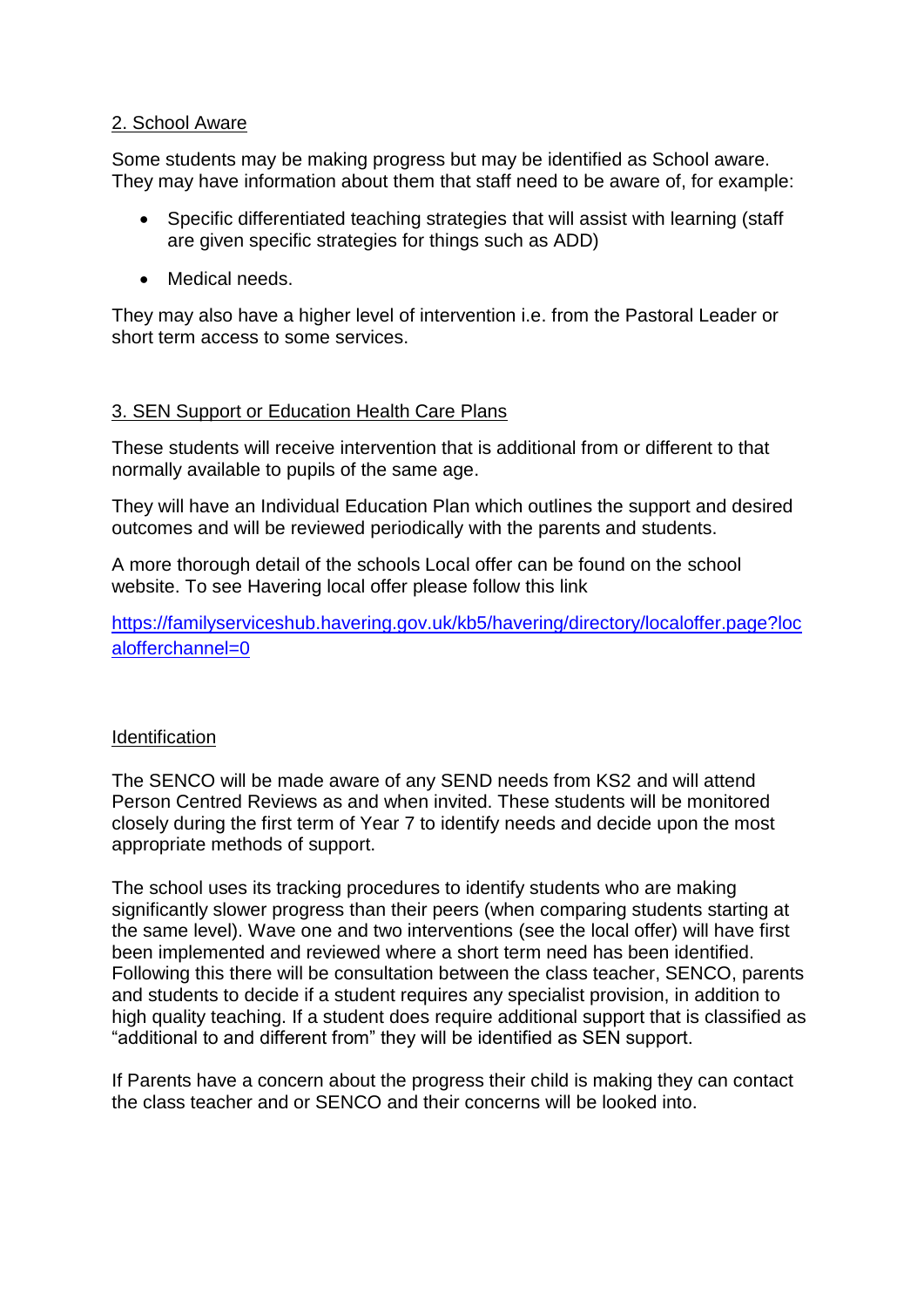### Consultation with students and parents

Where a pupil is identified as having SEN the SENCO will meet with the parents and student to ensure special educational provision is in place.

Students and parents are actively encouraged to take part in discussions about students' needs and support. The SEN department will collate information as they see fit to identify the student's individual needs and provide appropriate support strategies. Parents are invited to meet with the SENCO to complete the Individual Education Plan (IEP). Where parents are unable to meet with the SENCO the IEP is sent home to the parent

For those students with an EHCP, annual reviews are completed. The students, parents, school and other agencies (where applicable) views are all listened to and are used to create an action plan.

### Assessing and reviewing progress towards outcomes

The IEP will follow a cycle of 'assess, plan, do and review', which will be reviewed periodically. Tracking data and intervention data will be cross checked to see if the student is making progress towards the identified outcomes.

Despite intervention, if a student continues to make less than expected levels of progress the school may consider involving outside agencies for additional investigations/interventions.

If progress has been made and the SEN support has been successful, the student may no longer need this intervention. However, if despite intervention a student continues to make less than expected levels of progress the school may consider involving outside agencies for additional investigations/interventions. If there continues to be a lack of progress, then the school and parents may consider requesting an Assessment for an Education Health Care Plan. If an EHCP is created the school will fulfil its statutory obligations to complete annual review in line with the LA and will also ensure transitional reviews are completed.

## Transition and preparation for adulthood

At points of transition, discussions will be had to ensure that appropriate support is provided.

The SENCO is invited to attend Year 6 annual reviews to assist with transitional arrangements. The annual review in Year 9 will consider the same areas as other reviews but will focus on options and preparing for adulthood.

In Year 11 there will be discussions about post 16 courses/applications, ensuring that the students and parents are supported with this transition. The SENCO will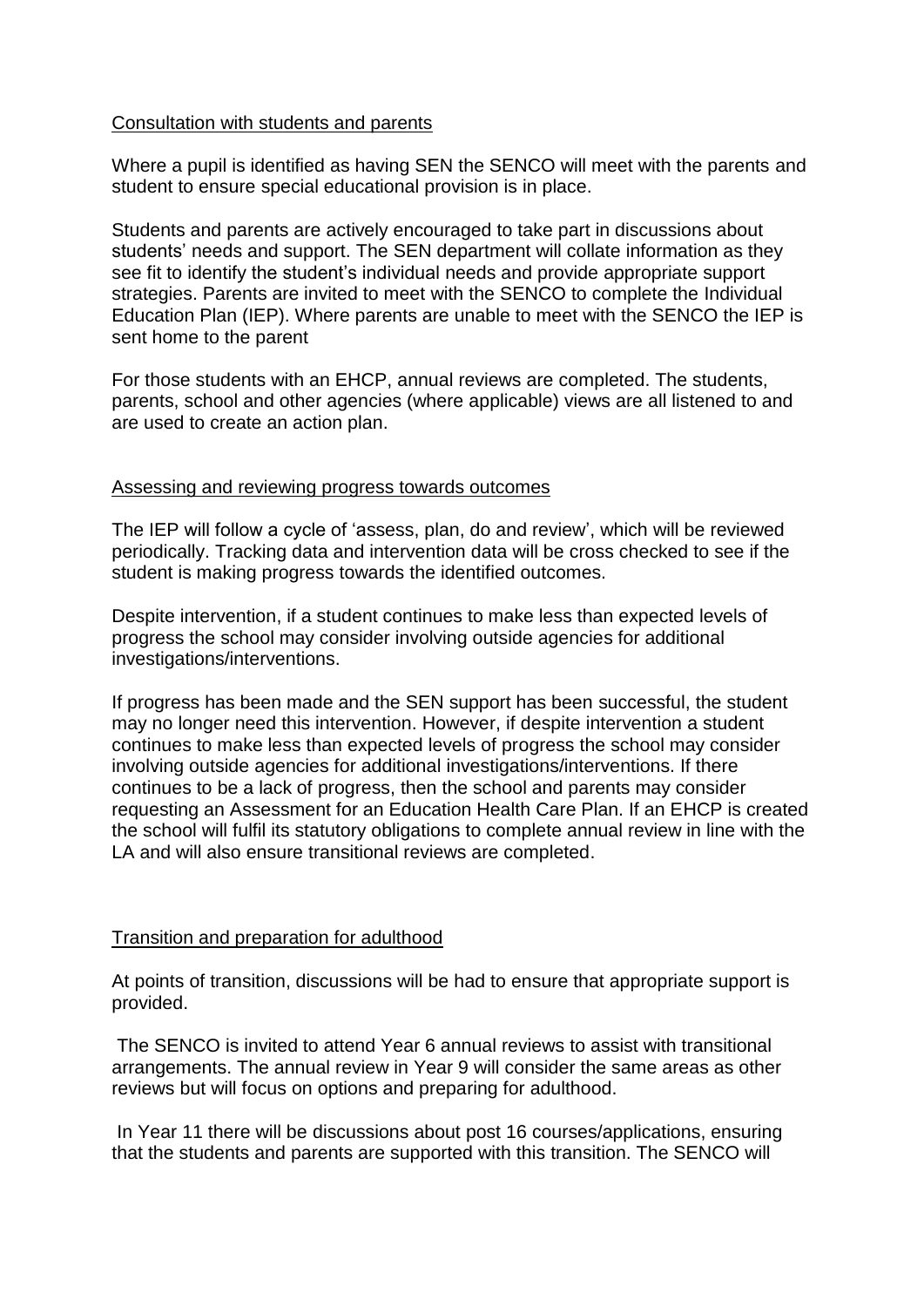forward relevant information to the next placement and will provide additional information on request to them.

## The approach to teaching children and young people with SEN including adaptations the curriculum and modification of the learning environment

First good quality teaching, a broad and balanced curriculum and high quality differentiation is a vital part in meeting all student's individual needs. Staff are made aware of good quality teaching strategies for a range of needs and receive staff training on differentiation. Students with SEN have an Individual Education Plan (IEP) which makes staff aware of particular teaching strategies that are beneficial for individual students. Staff also have access to generic teaching strategies for areas such as ASD, ADHD and dyslexia.

As a school our approach is not to withdraw students from lessons for support unless it is an activity with a cross-curricular benefit. Lessons are inclusive and adaptations are made to the lesson/curriculum, as and when needed to meet needs. For example, the students may need extra time on particular tasks to reinforce learning and reduced content. This is one way of modifying the curriculum to meet their needs. Other strategies are also needed to modify the learning environment i.e. the size and colour of PowerPoints and the organisation of a classroom.

## The expertise and training of staff to support children and young people including how specialist expertise is secured

The SENCO and Assistant SENCO have completed the NASENCO qualification and in borough training. In borough training continues on an on-going basis and there are frequent opportunities for continued professional development when working with other agencies and sharing good practice.

INSET is provided to staff and LSA's and staff are actively encouraged to speak to the SENCO should they need any further assistance in supporting students' needs. The SENCo also runs additional sessions for staff throughout the year of how best to support particular students and also liaises with staff 1:1 about how best to support students identified as SEN.

## Evaluating the effectiveness of the provision made for children and young people with SEN

Learning interventions will vary in nature but the impact will be reviewed where possible by a baseline assessment followed by a reassessment. Impact will also be assessed by correlating and comparing against targets grades.

School tracking data and progress information continues to be a valuable tool in monitoring the effectiveness of the provision.